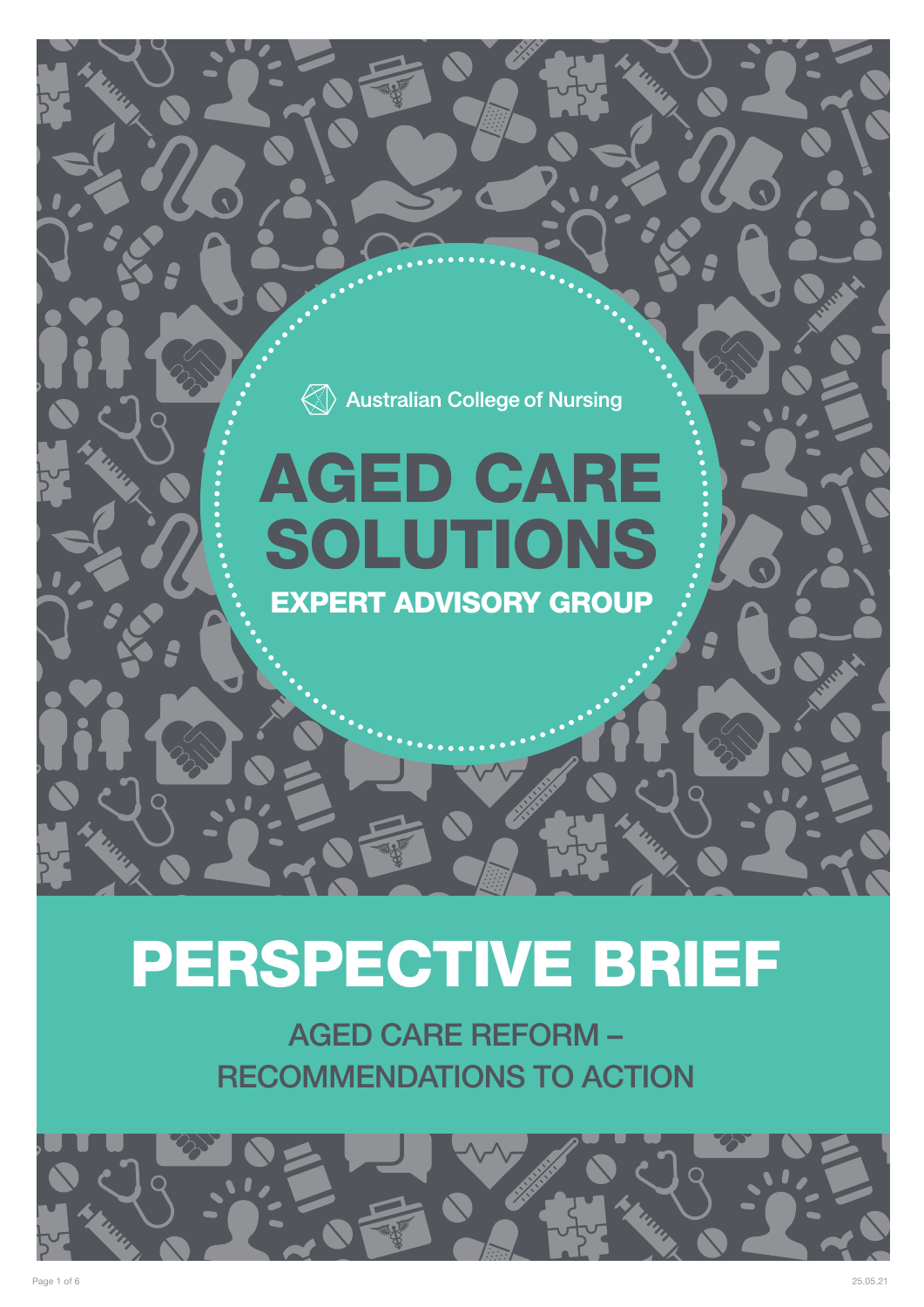## Australian College of Nursing Aged Care Reform – Recommendations to Action

FIRST DEVELOPED MAY 2021 REVISED VERSION AUGUST 2021

#### KEY STATEMENT

The Australian College of Nursing (ACN) is committed to ensuring the nursing profession is empowered to lead a system redesign in aged care that delivers safe, quality, culturally responsive and person-centred care<sup>1</sup> to all older people in Australia<sup>2</sup>. Nurses have a critical role in providing quality and safe aged care that includes: contributing to clinical governance systems, upholding older peoples' rights to dignity, respect and autonomy and making care decisions consistent with their values and goals; and delivering quality, safe care to the older person, no matter where they live<sup>3</sup>. ACN considers nursing leadership<sup>4</sup> in clinical governance as fundamental; in both driving much needed reform, and delivering care that meets the increasingly complex and diverse needs of the older person.

#### **PURPOSE**

This Perspective Brief has been developed to highlight the significant leadership role nurses have in shaping an aged care system that not only overcomes the failures in the current aged care system, but provides a clear roadmap for a system redesign. It is intended to provide the government with a way forward; ensuring nurses are equipped and supported to deliver the care required for Australia's ageing population, address the associated rise in complex, co-morbid conditions, and reduce the strain on the broader health care system<sup>5</sup>.

#### **BACKGROUND**

The Final Report of the Royal Commission into Aged Care Quality and Safety was tabled on 1 March 2021 and included 148 recommendations to address systemic failures in the aged care system<sup>6</sup>. The Final Report endorsed a 'rights-based approach', placing the needs and preferences of the older person at the centre of the aged care system. The recommendations proposed a range of solutions including legislative, regulatory, clinical, staffing, funding, oversight, reporting and research and development changes.

#### A WAY FORWARD

ACN considers the following priorities essential to sustainable, effective and rights-based aged care reform:

- Immediate action to ensure registered nurses<sup>7</sup>, enrolled nurses and unregulated health care workers<sup>8</sup> are enabled to provide quality, safe<sup>s</sup> and culturally responsive<sup>10</sup> care to the older person. This can be achieved through dynamic staffing<sup>11</sup> based on the skills mix required to meet the acuity, complexity and diversity<sup>12</sup> of the older person.
- Expansion of evidence-based in-home care to ensure older people are supported and cared for in their own homes for as long as possible, no matter where they live<sup>13</sup>. Nurses play a critical role in hospital and residential care avoidance through expert assessment, health promotion, care planning and ongoing monitoring.
- To improve the quality and safety of aged care and services and ensure person-centred care, clinical governance<sup>14</sup> must be a key focus of aged care reform. This can be achieved by enabling nursing leadership across all facets of the aged care system, including legislation, regulation, case management and care delivery.

Page 2 of 6 24.08.21

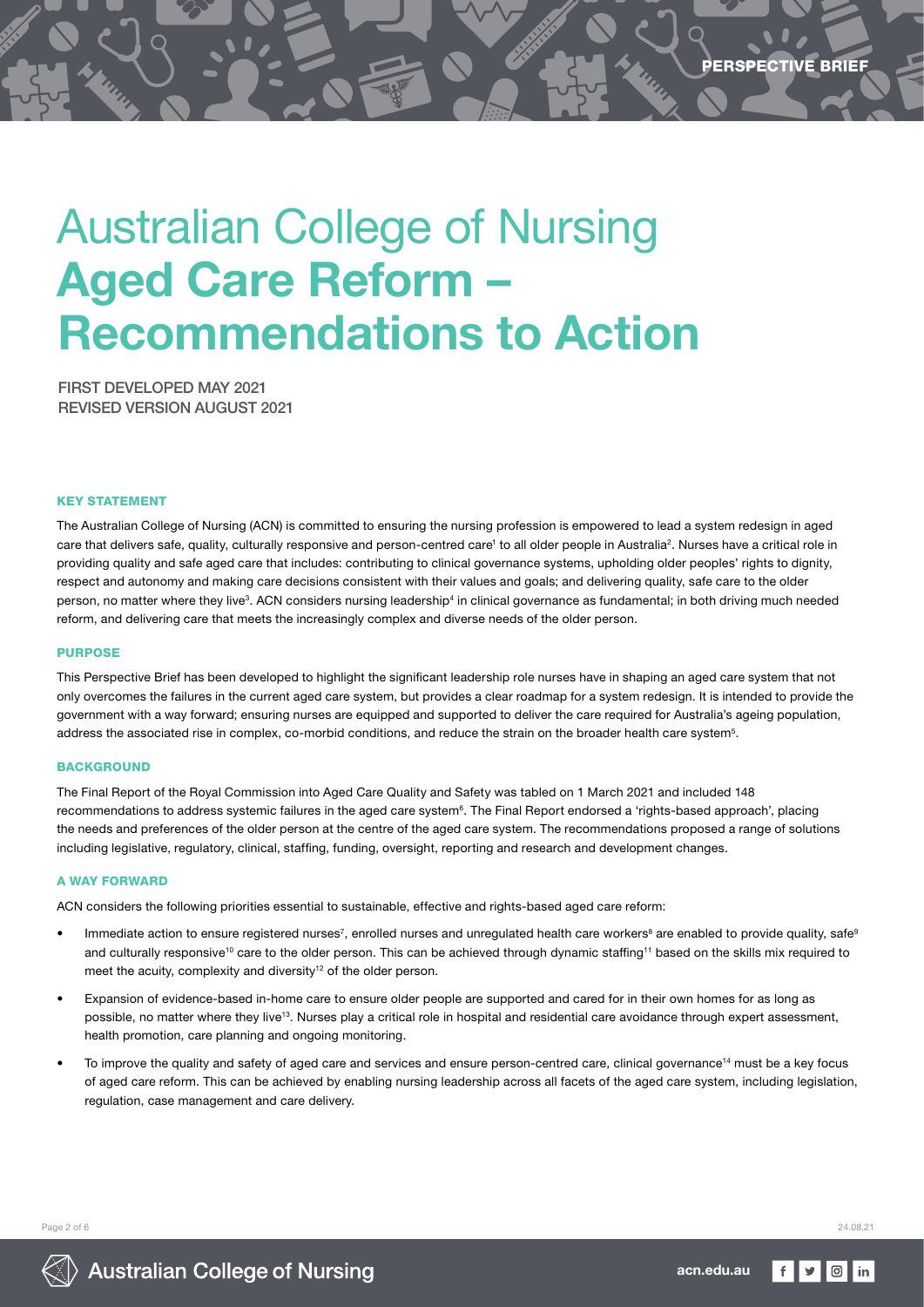#### IMMEDIATE PRIORITIES

In the following table, ACN outlines in greater detail the priorities that require the most urgent, meaningful action, and the Royal Commission recommendations most relevant to the proposed actions.

ACN recognises the Australian Government has responded to some elements of the Royal Commission's recommendations in their Federal Budget 2021-22 aged care reform initiatives. These elements have been marked in the table with an asterisk (\*), though ACN notes several key priorities have yet to be addressed.

This includes the provision for a registered nurse to be on staff at all times, as part of an adaptive workforce model that reflects the complex and diverse needs of the older person.

ACN has long advocated for aged care staffing that provides the skill mix required to meet the needs of the older person. ACN does not believe minimum care minutes will provide the level of safe and highly-skilled care required in aged care. Older Australians living with complex conditions or co-morbidities, particularly those at the end of their lives can deteriorate rapidly and unexpectedly. The government's proposal for 200 care minutes per resident per day, with 40 minutes provided by an RN does not appear to be based on the best evidence. Likewise, the proposal for an RN to be on-site for just 16 hours per day will leave older Australians vulnerable to dying in pain or alone, if the end of their life happens to coincide with the 8 hours a facility is not staffed by an RN.

#### *Table 1. Recommendations requiring immediate action*

| <b>PRIORITY</b>                                                                                                                                                                                                                                                                                                                                          | <b>RELEVANT RECOMMENDATIONS</b>           |
|----------------------------------------------------------------------------------------------------------------------------------------------------------------------------------------------------------------------------------------------------------------------------------------------------------------------------------------------------------|-------------------------------------------|
| Evidence-based and dynamic staffing in residential aged care that reflects the skills required to provide<br>safe, quality and culturally responsive care for increasingly complex conditions and populations,<br>including the provision for a minimum of a registered nurse to be available and on-staff at all times <sup>15</sup> .                  | 5, 16, 75-79, 80-83, 86, 122              |
| Expand support for in-home care, both to promote greater independence, autonomy and<br>self-determination for the older person, while reducing pressure on residential aged care and the<br>broader health care system <sup>*</sup> . This should be based both on meeting the acuity, complexity and diversity<br>of needs, and the workforce required. | 8, 35, 36, 39, 40, 41, 54, 62, 63,<br>118 |
| Regulation, registration and mandatory training <sup>*</sup> in essential elements of quality aged care (dementia,<br>human rights, infection prevention and control) for the unregulated health care workforce <sup>16</sup> . This<br>includes a minimum of a Cert III in Individual Support and preferably a Cert IV in Ageing Support.               | 5, 16                                     |
| Improve the regulatory and complaints processes to ensure both accountability of aged care providers<br>and the opportunity for consumers and carers to submit complaints and have these responded to in a<br>timely and effective manner*.                                                                                                              | 10, 98-100                                |
| Expansion of current mandatory quality indicators <sup>*</sup> to ensure the needs and preferences of the older<br>person are met in any care setting <sup>17</sup> .                                                                                                                                                                                    | $22 - 23$                                 |



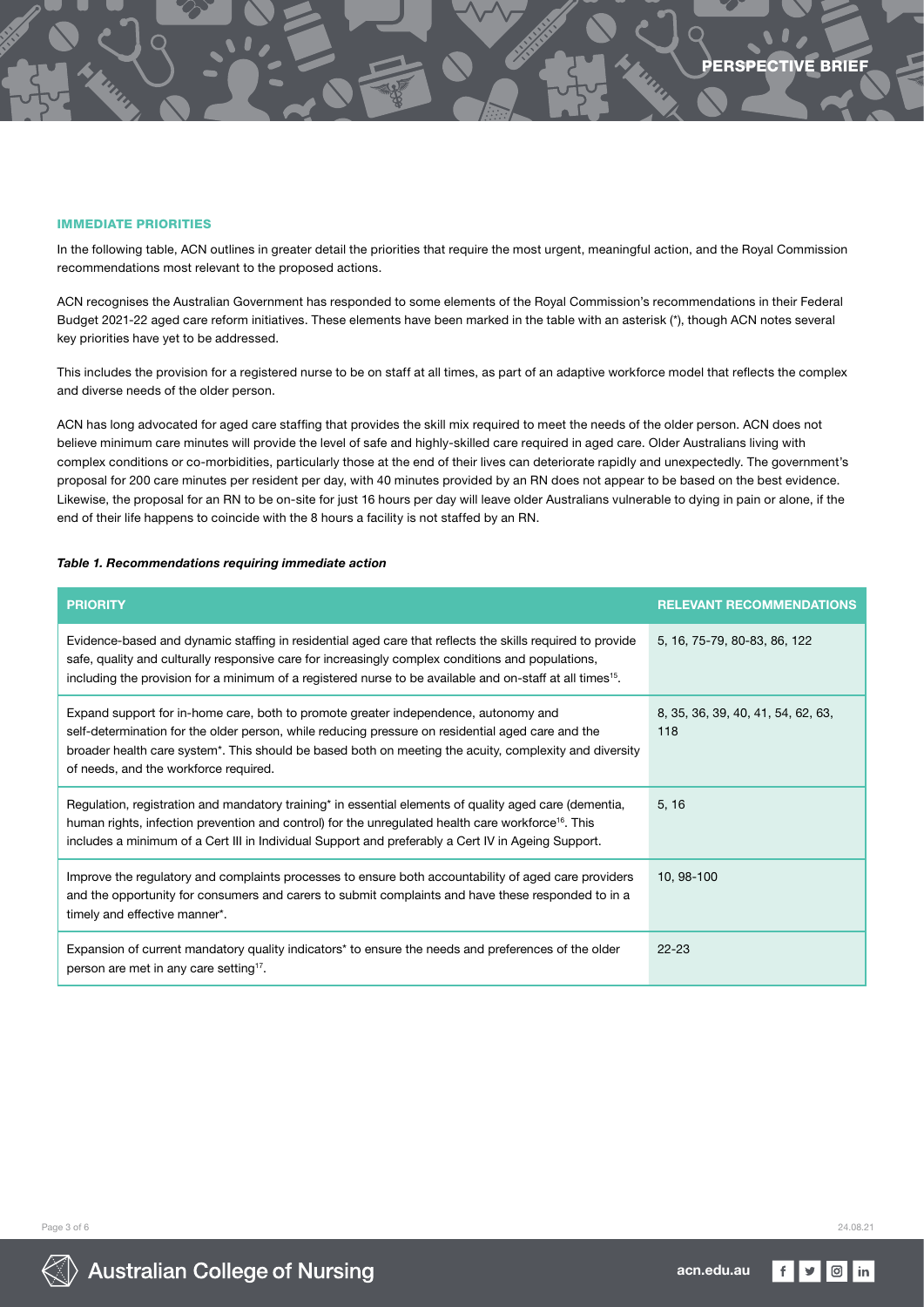#### MEDIUM-TERM PRIORITIES

In the following table, ACN provides greater detail regarding the priorities considered medium-term. These must be implemented within the next two to four years and are essential to the long-term sustainability of Australia's aged care system.

ACN recognises the Australian Government has responded to some elements of the Royal Commission's recommendations in their Federal Budget 2021-22 aged care reform initiatives. These elements have been marked in the table with an asterisk (\*), though ACN notes several key priorities have yet to be addressed.

This includes the need for tangible strategies to attract and retain a highly-skilled and committed workforce; raising the profile of gerontological nurse specialists to ensure professional parity and workforce sustainability; and establishing a designated Gerontological Nursing Research Scheme to establish a growing evidence-base to guide best practice.

#### *Table 2: Recommendations requiring medium-term action*

| <b>PRIORITY</b>                                                                                                                                                                                                                                                                                                                                          | <b>RELEVANT RECOMMENDATIONS</b> |
|----------------------------------------------------------------------------------------------------------------------------------------------------------------------------------------------------------------------------------------------------------------------------------------------------------------------------------------------------------|---------------------------------|
| Increased funding and resources to ensure the sustainability of the aged care workforce, including<br>fair wages and employment conditions, scholarships, transition to practice programs and continuing<br>professional development*.                                                                                                                   | 75-79, 80-83, 114               |
| Reduce the number of young people in residential aged care and ensure their access to appropriate<br>accommodation and care services*.                                                                                                                                                                                                                   | 74                              |
| Raise the profile of aged care to ensure professional parity, workforce sustainability and the highest<br>possible standards in meeting the needs of the older person and their families.                                                                                                                                                                | 26, 84-85                       |
| Establish a permanent, designated Gerontological Nursing Research Scheme to support Gerontological<br>Nursing research by Gerontological Nursing experts, leaders and clinicians. Practice will be based on<br>the best available evidence to ensure that optimal quality of care is provided to older Australians.                                      | 8.107-108                       |
| Ensure people living in residential aged care are provided with appropriate services that meets their<br>needs and preferences including healthy food, timely access to nursing and allied health professionals*<br>and support to live comfortable and meaningful lives including access to reablement programs and end<br>of life care <sup>18</sup> . | 33, 36, 38, 58                  |
| Enable the provision of nurses to assess and manage complexity of need for consumers receiving in-<br>home care.                                                                                                                                                                                                                                         | 16, 28, 56                      |

Page 4 of 6 24.08.21



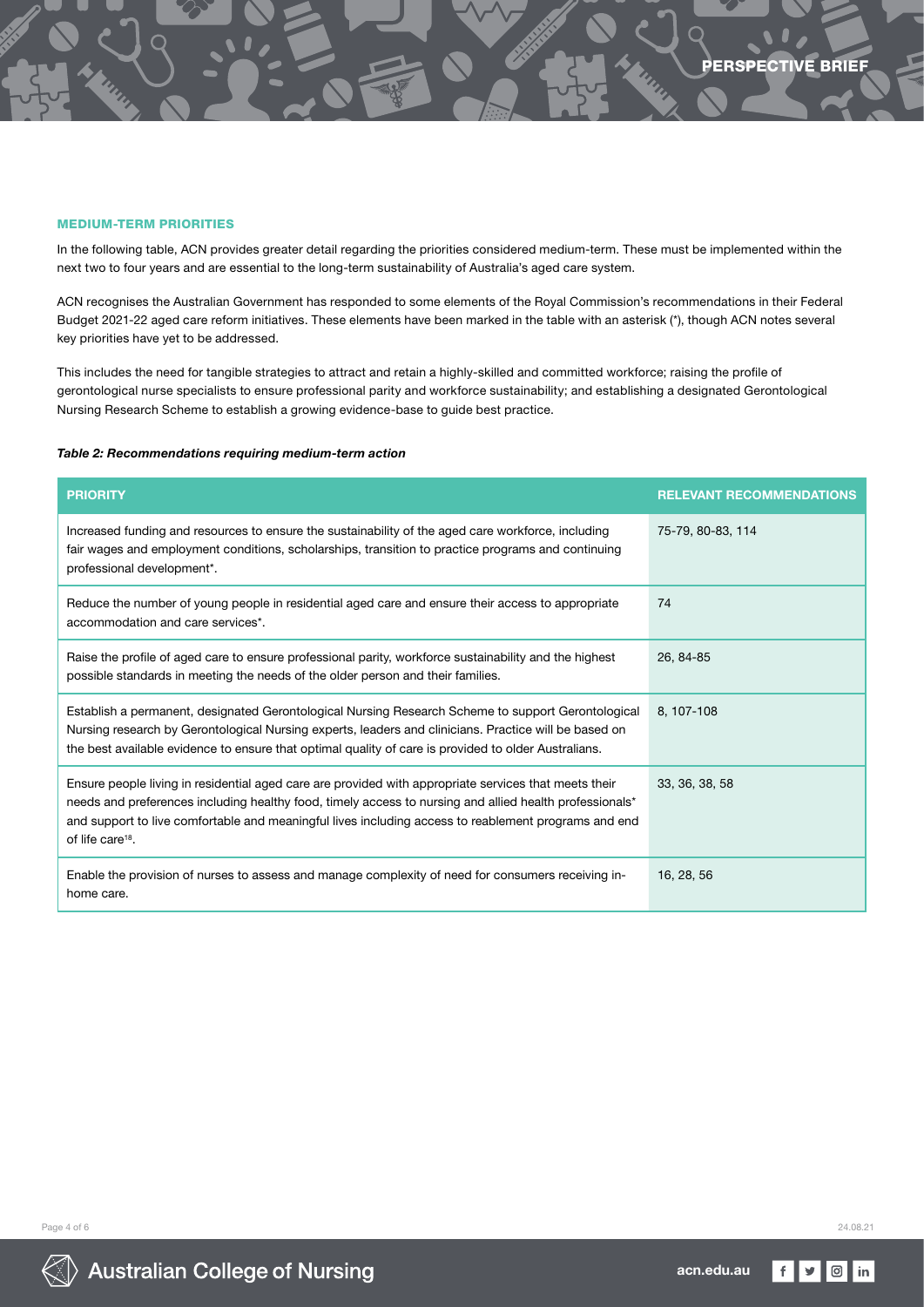#### LONG-TERM VISION

In the following table, ACN outlines those priorities considered essential to system redesign in the aged care system. While these are just as critical as those provided in Tables 1 and 2, ACN believes these should underpin the long-term vision of aged care. ACN recognises the Australian Government has responded to some elements of the Royal Commission's recommendations in their Federal Budget 2021-22 aged care reform initiatives. These elements have been marked in the table with an asterisk (\*), though ACN notes several key priorities have yet to be addressed.

This includes the need for robust clinical governance frameworks, where nursing leadership influences all aspects of the system, from legislative and regulatory bodies, to case management and clinical decision-making. Nurse-led aged clinical governance will also mean a greater emphasis on prevention, health promotion and health literacy within the community<sup>19</sup>, preserving quality of life for the older person for as long as possible, while reducing the burden on the broader health care system.

#### *Table 3: Recommendations to underpin a sustainable, safe and person centred aged care system*

| <b>PRIORITY</b>                                                                                                                                                                                                                                        | <b>RELEVANT RECOMMENDATIONS</b> |
|--------------------------------------------------------------------------------------------------------------------------------------------------------------------------------------------------------------------------------------------------------|---------------------------------|
| Develop and promote clinical governance frameworks with nursing leadership and expertise<br>to influence legislative, regulatory and clinical decision-making bodies. This includes nursing<br>representation in development of the new Aged Care Act. | 1, 5-6, 29, 31, 69, 89, 90, 97  |
| Improve support from general practice services in residential aged care, including MBS funding for<br>regular health checks and care by Nurse Practitioners.                                                                                           | 56, 57, 61                      |
| Improve transparency and accountability mechanisms to ensure standards are met, Royal Commission<br>recommendations are addressed, and prudential regulation and financial oversight is maintained*.                                                   | 133-137, 143, 145-148           |
| Enable systems to support nurses to undertake health promotion <sup>20</sup> and health literacy work in the<br>community to reduce hospitalisation and admission to residential aged care.                                                            | N/A                             |

#### CONCLUSION

ACN believes the Australian Government has a responsibility to all Australians to ensure the findings of the Royal Commission are translated into clear, tangible and effective actions; and urgently. The Federal Government's 2021–2022 Budget is a critical opportunity to shift from a market-oriented approach to the Royal Commission's proposed rights-based approach. The safety and wellbeing of older Australians depends on decisive, systemic reform; we cannot afford to perpetuate 20 years of policy failure any longer.

#### ACKNOWLEDGEMENTS

ACN would like to acknowledge the following Aged Care Expert Advisory Group for their contributions to this document:

- Adjunct Professor Kylie Ward FACN (Chair)
- Ms Sophia Adams MACN
- Dr Nicole Brooke MACN
- Dr Gordana (Dana) Dermody MACN
- Ms Tracey Duke MACN
- Dr Drew Dwyer FACN
- Mrs Christine Farrell MACN
- Adjunct Associate Professor Heather Gibb FACN
- Ms Marise Goddard-Jones MACN
- Associate Professor Sarah Yeun-Sim Jeong MACN
- Dr Rodney Jilek MACN
- Dr Bridget Laging MACN

#### Acknowledgement is also extended to:

- Ms Sofia Dimitrelis, Manager Policy and Advocacy
- Dr Jacqui Hoepner, Policy Strategist
- Page 5 of 6 24.08.21
- Dr Janet Lawrence FACN
- Mrs Jill Linklater FACN
- Professor Elizabeth Manias DLF
- Ms Jan McGregor MACN
- Ms Sue McKechnie FACN
- Mrs Wendy McLochlan MACN
- Professor Deborah Parker MACN
	- Associate Professor Helen Rawson MACN
	- Dr Irene Stein FACN
	- Ms Jan-Maree Tweedie FACN
	- Professor Lily Xiao FACN
	- Dr Carolyn Stapleton FACN, Director Policy and Advocacy

in



**Australian College of Nursing**